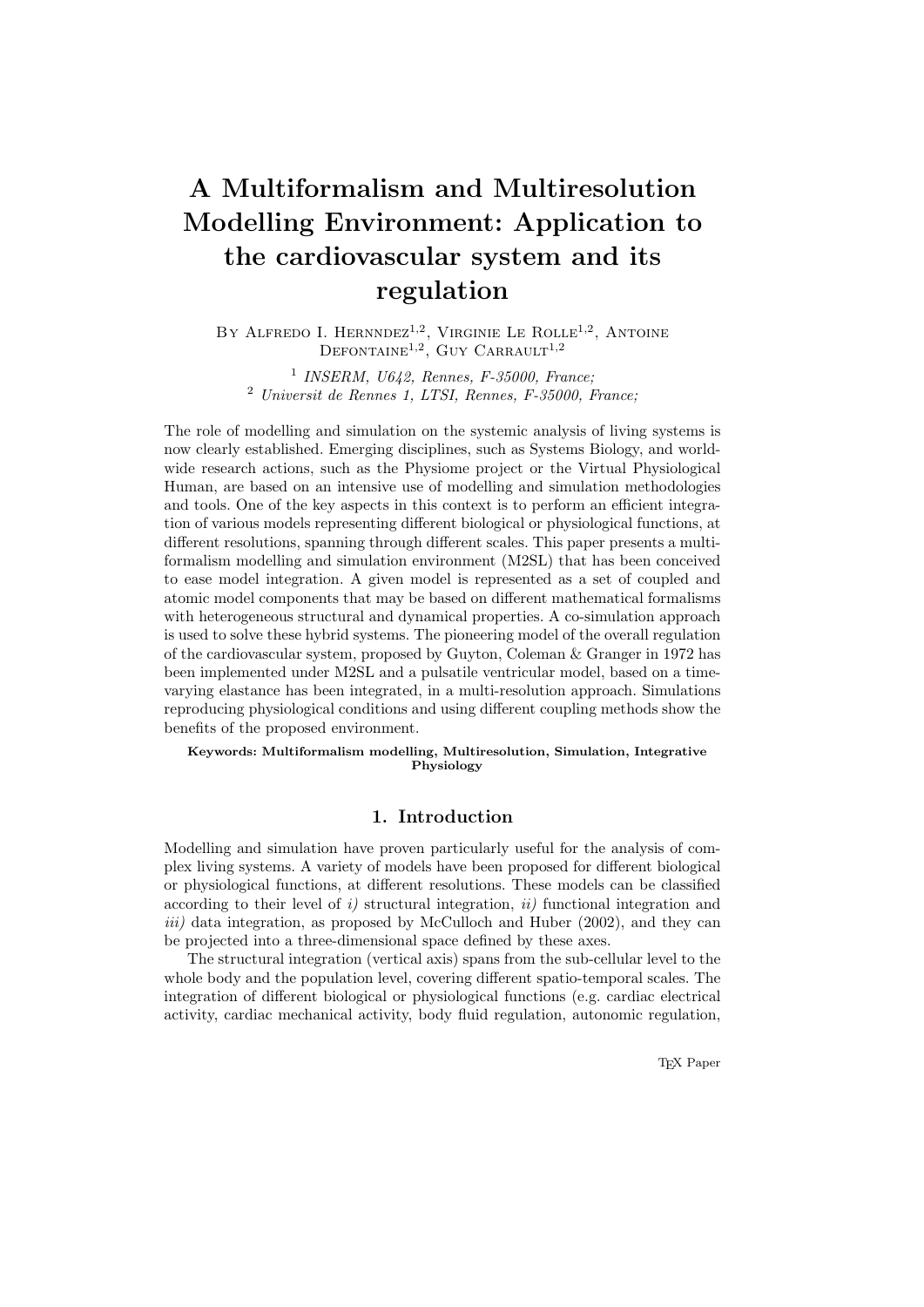etc...) is represented in the horizontal axis. Finally, the third axis concerns the level of knowledge represented in the model: one end of this axis corresponds to blackbox models, which are limited to the reproduction of observations, and the other end corresponds to models integrating the most detailed biochemical, physical or physiological knowledge available.

Most of the models proposed in the literature can be associated with a single 3D 'cell' of this space, as they are usually developed to reproduce a specific function, at a given scale and level of knowledge integration, adapted to the problem under consideration. A major goal of current efforts in the emerging fields of systems biology and integrative physiology is to ease the integration of models proposed by different authors, for different functions (horizontal integration), different scales (vertical integration) and different levels of data/knowledge representation, in order to analyse the complex interactions governing biological systems. International actions such as the Physiome project (Hunter, 2004) and the Virtual Physiological Human (VPH) (Fenner et al., 2008) are headed in this direction.

An interesting example of horizontal integration is the pioneering work of Guyton, Coleman and Granger (1972) on the analysis of the overall regulation of the cardiovascular system. They proposed an integrated mathematical model, composed of a set of 'blocks' representing the most relevant physiological sub-systems involved in cardiovascular regulation. Simulation results obtained from this model have been used to perform a simultaneous analysis of the main effects triggered by specific circulatory stresses and even to predict behaviours that were only observed experimentally later on (Guyton and Hall, 1995). It was also used to identify in which parts of the system new knowledge was required, helping to propose new experimental investigations. However, this model only represents a basic description of the cardiovascular regulatory system and the resolution of each one of the constituting blocks was not sufficient to represent most interesting pathologies.

Models including vertical integration have also been proposed in the literature, in particular in the field of cardiology. For example, cell-to-organ representations of the electrical activity of the heart have been proposed by different authors (Fenton et al., 2005; Nickerson et al., 2006; Noble, 2004). Certain works include, to some extent, both vertical and horizontal integration, such as the electromechanic models of the cardiac activity (Dou et al., 2009; Kerckhoffs et al., 2007; Usyk and McCulloch, 2003; Watanabe et al., 2004). These models have proven useful in a number of situations; however, their complexity and their significant computational costs make it difficult to perform essential tasks such as sensitivity analysis and parameter identification. Moreover, the absence of a coupling with other physiological systems may limit the definition of appropriate boundary conditions.

It is impossible to realize a complete horizontal and vertical integration at the highest structural resolution, as this would demand unlimited resources. A way to get round this problem can be to represent different functions at different scales, in a multi-resolution approach (Bassingthwaighte et al., 2006). However, this is a challenging task. Models in different sub-spaces of the above-mentioned 3D space are often represented using different mathematical formalisms, which can be continuous (such as ordinary, stochastic, delay or partial differential equations) or discrete (cellular automata, agent-based models, etc.), to name a few. Coupling these different models in a multi-formalism approach is not simple. Moreover, the correspondence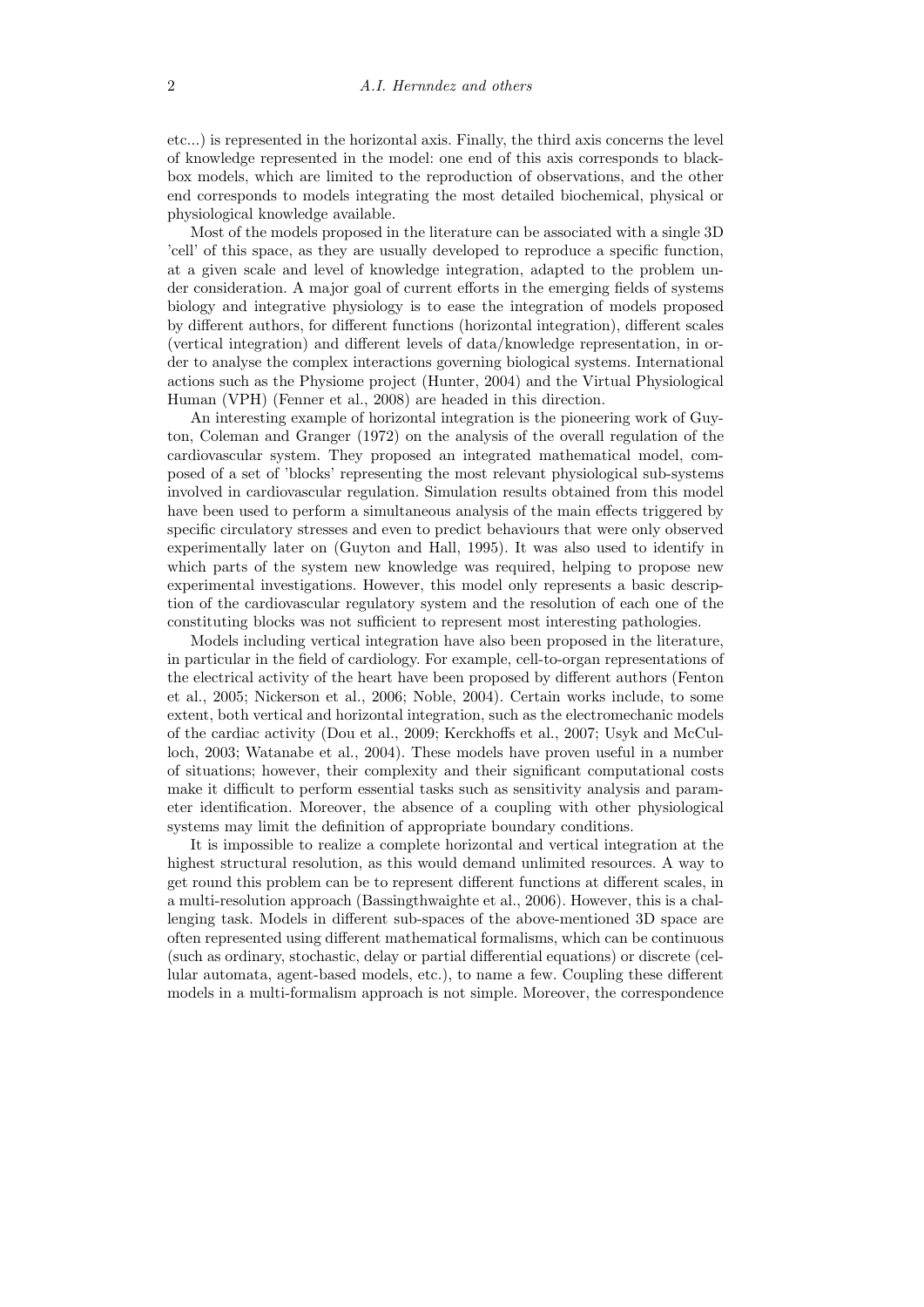of detailed and simplified models, via homogenisation methods for example, can be difficult to obtain and may require specific modelling and simulation environments.

A number of commercial or academic, open-source environments for modelling and simulation are available today, either for generic applications, such as Mathematica, MATLAB/Simulink, COMSOL, Modellica/OpenModellica, or specific to the field of systems biology and integrative physiology, such as e-Cell (Tomita, 2001), VirtualCell (Loew and Schaff, 2001) or JSim (Raymond et al., 2003), at the cellular and subcellular levels, or CMISS (Blackett et al., 2005) and Continuity† for cell to organ integration. These modelling environments integrate, to different extents, the set of requirements identified, for example, in the context of the VPH, for the definition of a common set of tools allowing model integration (Fenner et al., 2008). In particular, most of the specific environments are compatible with standard model representation schemes, such as SBML or CellML. However, the coupling of heterogeneous models (with different formalisms, temporal dynamics, etc.) cannot be efficiently handled with current tools and new propositions are emerging in this sense (Hetherington et al., 2007).

This work presents the current status of a multi-formalism modelling and simulation library (M2SL) that is in active development in our laboratory, which may ease model integration in this context. The library was designed around the following requirements:  $i)$  it should be based on a compiled language and a distributed. object-oriented approach;  $ii)$  the library must be capable of coupling models developed under different mathematical formalisms;  $iii)$  efficient schemes for the simulation of coupled model components, presenting heterogeneous time-scales should be integrated within the library;  $iv$ ) the definition of a specific simulator for each model component should be possible and  $v$ ) an API for sensitivity analysis and parameter identification should be provided.

The first section of this paper presents a general description of M2SL and the underlying methods integrated in the library. Example applications are proposed in §3, using the Guyton 1972 model as an illustration. The last section recalls the main properties of the library and depicts current developments.

## 2. General description of the M2SL library

M2SL is a collection of generic  $C_{++}$  classes that has been developed for modelling and simulating complex systems using a combination of different modelling formalisms. Two main approaches have been identified for modelling and simulating these multiformalism systems (Lara and Vangheluwe, 2002; Vangheluwe et al., 2002):

• Formalism-transformation: All the components of a system are transformed into a single formalism, for which a simulator is available. This approach has been mainly developed by Zeigler by coupling the Discrete EVent System Specification (DEVS) and the Differential Equation System Specification (DESS) formalisms (Zeigler et al., 2000), with DEVS&DESS-based tools. Other solution methods using DEVS as a common formalism, such as the Quantized State Systems (QSS) Kofman (2004) have been proposed.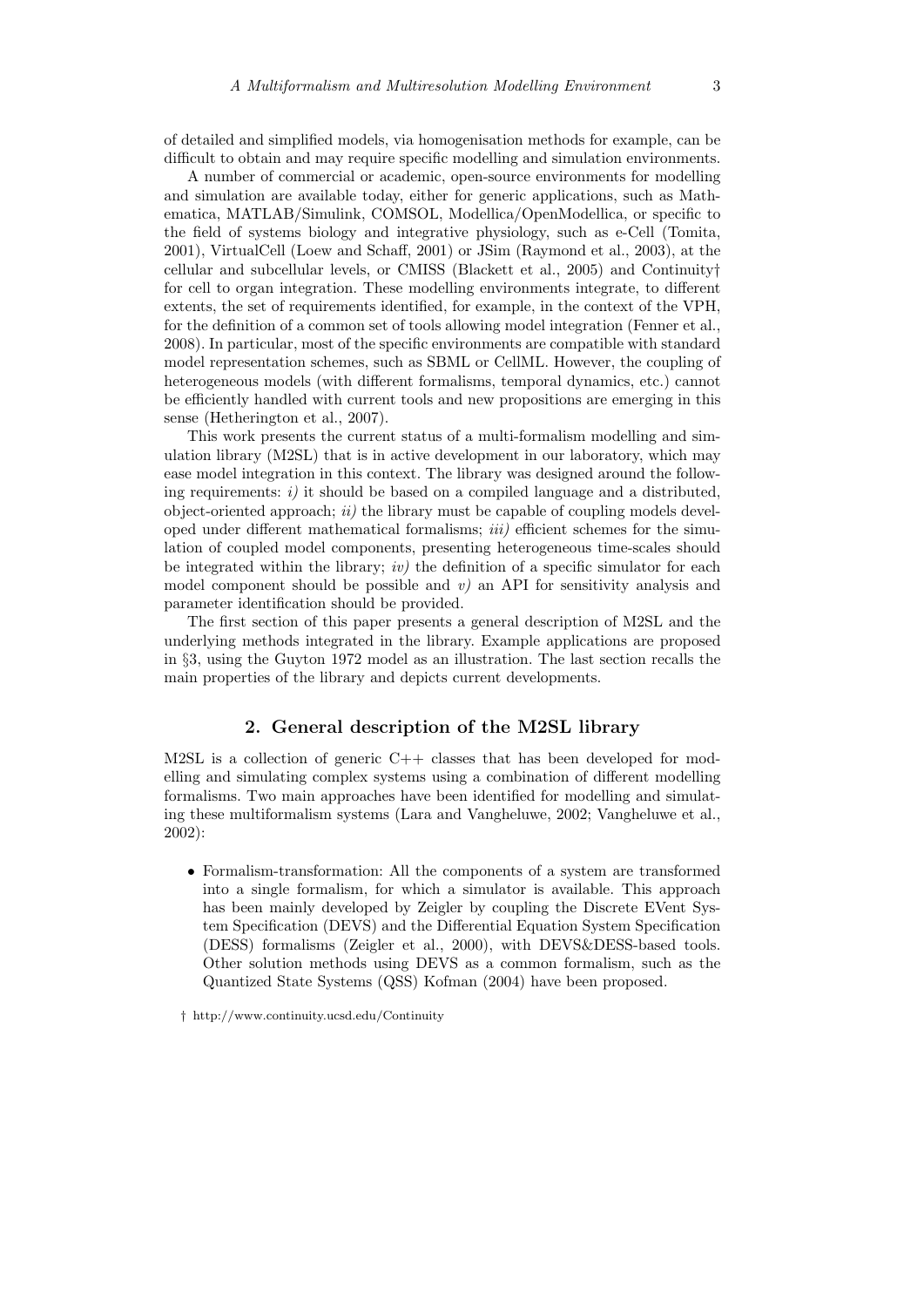• Co-Simulation: Each component of the system is processed by a formalismspecific simulator, in a distributed scheme, and perform inter-component coupling at the input/output trajectory level.

The co-simulation approach was chosen for our work, as it avoids the limits and the time-consuming processes associated with the formalism-transformation approach and maintains the possibility of using model-specific simulators that are common in complex physiological models.

A global model is defined in M2SL by coupling a set of components, made up of a combination of two types of model objects: atomic models  $(M<sup>a</sup>)$  and coupled models  $(M<sup>c</sup>)$ . Atomic models represent a specific component of the system under study, using a given formalism (for example, a continuous model of a single myocite). Coupled models are composed of a hierarchy of interconnected coupled or atomic sub-models, that may be defined with different formalisms, as represented in figure 1 (for example, a tissue-level model composed of a set of coupled myocite atomic models (Defontaine et al., 2005)).

At run-time, a global simulator S, called the 'Root coordinator' is created. It will follow the global model hierarchy to define a parallel simulator hierarchy, in which a specific atomic simulator  $S_i^a$  will be associated with each atomic model  $M_i^a$ . A continuous atomic model will be associated with a continuous simulator, and a discrete atomic model will be associated with a discrete simulator. These simulators will adapt their properties (such as the integration step size, in the continuous case) according to the dynamics of the corresponding atomic model. Coupled models are associated with a particular kind of simulator called 'coordinators'  $(S<sup>c</sup>)$ , that will mainly handle the input-output relations and time synchronisation between the constituting sub-models. These two points represent the main difficulty for the development of a multi-formalism environment based on the co-simulation approach.

#### (a) Input-output coupling and temporal synchronisation

The problems of input-output coupling and temporal synchronisation may be stated as follows: Let an atomic model  $M^a$  and a coupled model  $M^c$  be defined as:

$$
M^a(F, I, E, P) \tag{2.1}
$$

$$
M^{c}(F, I, E, P, \{M_{i}\}); i = 1, ..., n
$$
\n(2.2)

where  $F$  is the description formalism,  $I$  is a vector of one or more inputs,  $E$  is the vector of state variables, P are the model parameters and  $\{M_i\}$  is the set of n atomic or coupled model objects constituting coupled model  $M<sup>c</sup>$ .

As previously mentioned, the co-simulation approach that we have retained is based on a parallel between a model  $M^k$  and its corresponding simulator  $S^k$ , according to their kind  $(k = \{a, c\})$  for atomic or coupled, respectively) and their description formalism  $F$ . These simulators can be represented as:

$$
O = S^k(M^k, P_s, F) \tag{2.3}
$$

where  $P_s$  are the simulation parameters and O is the output of the model, obtained from a given simulation.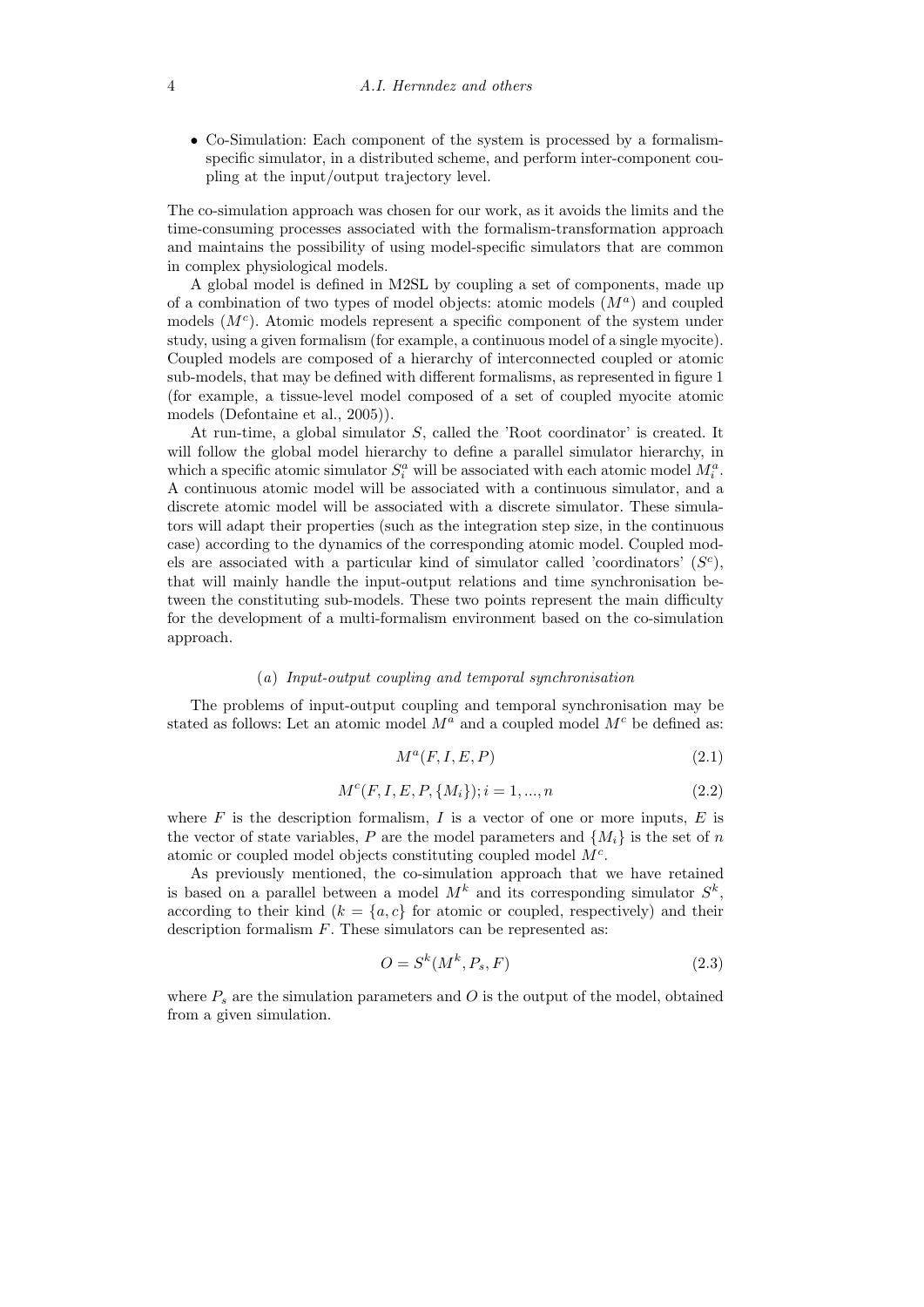

Figure 1. On the left side: Functional diagram representing the hierarchy of a coupled model  $M^c$ , composed of a set of atomic and coupled sub-models (solid arrows represent the relation 'is a component of'). On the right side: Dynamically-created simulator hierarchy, defined at runtime by the Root Coordinator  $(S)$ . Each model is associated with the corresponding atomic simulator or coordinator (dotted arows). Grey-levels represent different mathematical formalisms used to define each model and its corresponding simulator.

The coupling of two atomic models  $M_2^a$  and  $M_3^a$ , defined respectively by formalisms  $F_2$  and  $F_3$ , in which the outputs of  $M_3^a$  are used as inputs to  $M_2^a$  is performed within a coupled model object,  $M_1^c$ . From the simulators standpoint, this coupling can be stated as follows:

$$
O_1 = S_1^c(M_1^c(F_1^c, I_1^c, E_1^c, P_1^c, \{M_2^a, M_3^a\}) \tag{2.4}
$$

$$
O_2 = S_2^a(M_2^a(F_2, T(O_3), E_2, P_2), P_{s,2}, F_2)
$$
\n(2.5)

$$
O_3 = S_3^a(M_3^a(F_3, I_3, E_3, P_3), P_{s,3}, F_3) \tag{2.6}
$$

where  $T$  is a transformation permitting to solve the input-output coupling in equation 2.5. One of the most important aspects of co-simulation is thus to define an appropriate transformation  $T$ , which will be applied at the coordinator level, at each coupling time-step. A definition of such a transformation and the handling of the temporal synchronisation between coordinators and atomic simulators are presented in the following sections.

## (i) Input-output coupling

Input-output coupling is performed via specific interface objects. Depending on the formalisms involved, this coupling can be done by means of sampling-and-hold, filtering and interpolation (linear, splines, etc.), or quantisation methods. Experience shows that the definition of input-output coupling of two models represented by different formalisms is problem-specific and depends on the kind of formalisms involved (discrete, continuous or event-based). For instance, in the previous example of equation 2.5, if  $O_3$  is discrete while  $M_2^a$  expects continuous inputs, a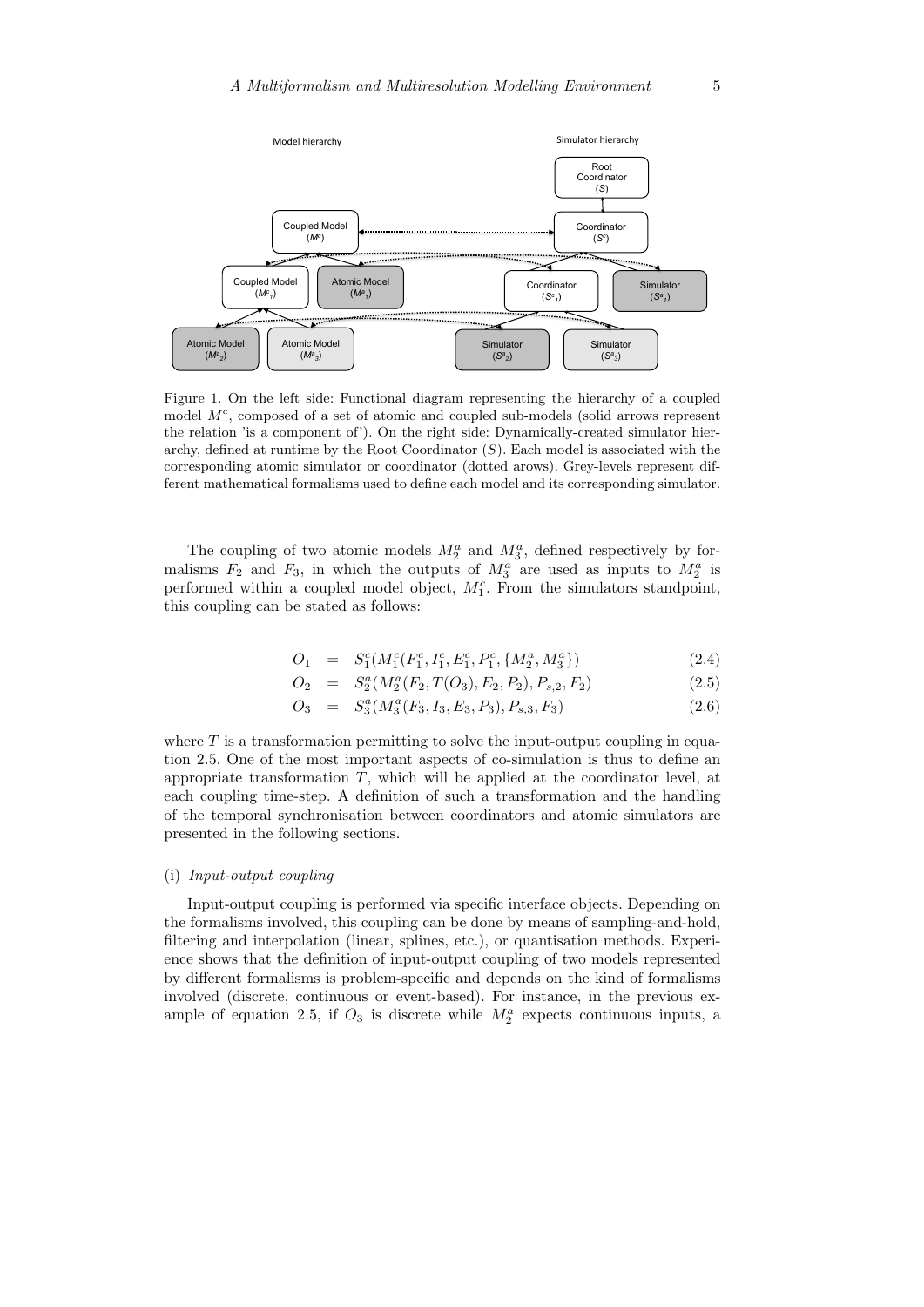sample-and-hold method can be used between two consecutive coupling steps. Linear or higher-order interpolation can also be applied. If  $O_3$  is continuous while  $I_2$ expects discrete values, quantisation methods can be used. Interface objects for input-output coupling can also be useful when associating two models using the same formalism, but using different temporal or spatial resolutions. An example of this latter point will be presented in  $\S 3c$ .

#### (ii) Temporal synchronisation

The problem of temporal synchronisation in a co-simulation approach resides on the fact that each atomic model is processed by a particular simulator, which may have specific simulation parameter values. A temporal synchronisation strategy is thus needed to synchronize these simulators (and coordinators), perform inputoutput coupling and obtain the global simulation output values.



Figure 2. Functional diagram of an example coupled model  $M_1^c$  composed of n atomic models and its corresponding simulator hierarchy.

Consider the coupled model depicted in figure 2, in which all atomic models  $(M_i^a, i = 2, ..., n)$  are represented in a continuous formalism and a hierarchy of continuous atomic simulators  $(S_i^a, i = 2, ..., n)$ , each one with its own fixed or adaptive integration step-size  $(\delta t_{a,i})$ , has been defined. The input-output coupling of atomic models  $(M_2^a, \ldots, M_n^a)$  is performed by  $M_1^c$  and  $S_1^c$  at fixed or adaptive intervals, denoted  $\delta t_c$ , in which a temporal synchronisation of all atomic models occur, and outputs of the  $S_1^c$  coordinator are calculated.

At the current state of development, three different schemes for synchronising  $\delta t_{a,i}$  and  $\delta t_c$ , noted  $ST1-ST3$ , have been proposed and implemented in the library (figure 3):

- ST1: Simulation and synchronisation with a unique, fixed time-step (figure 3 a). In this approach, the simulation step is  $\delta t_{a,i} = \delta t_c$  for all the elements, regardless of their local dynamics. This is the simplest way, which is indeed the same used in centralized simulators that update all the state-variables of the model in a single simulation loop. This approach does not handle efficiently the heterogeneity of the local dynamics associated with each component of the model.
- ST2: Adaptive atomic simulation and synchronisation at the smallest time step required by any of the atomic models (figure 3-b). The simulation timestep for each atomic model,  $\delta t_{a,i}(t)$  and the coupling time-step  $\delta t_c(t)$  are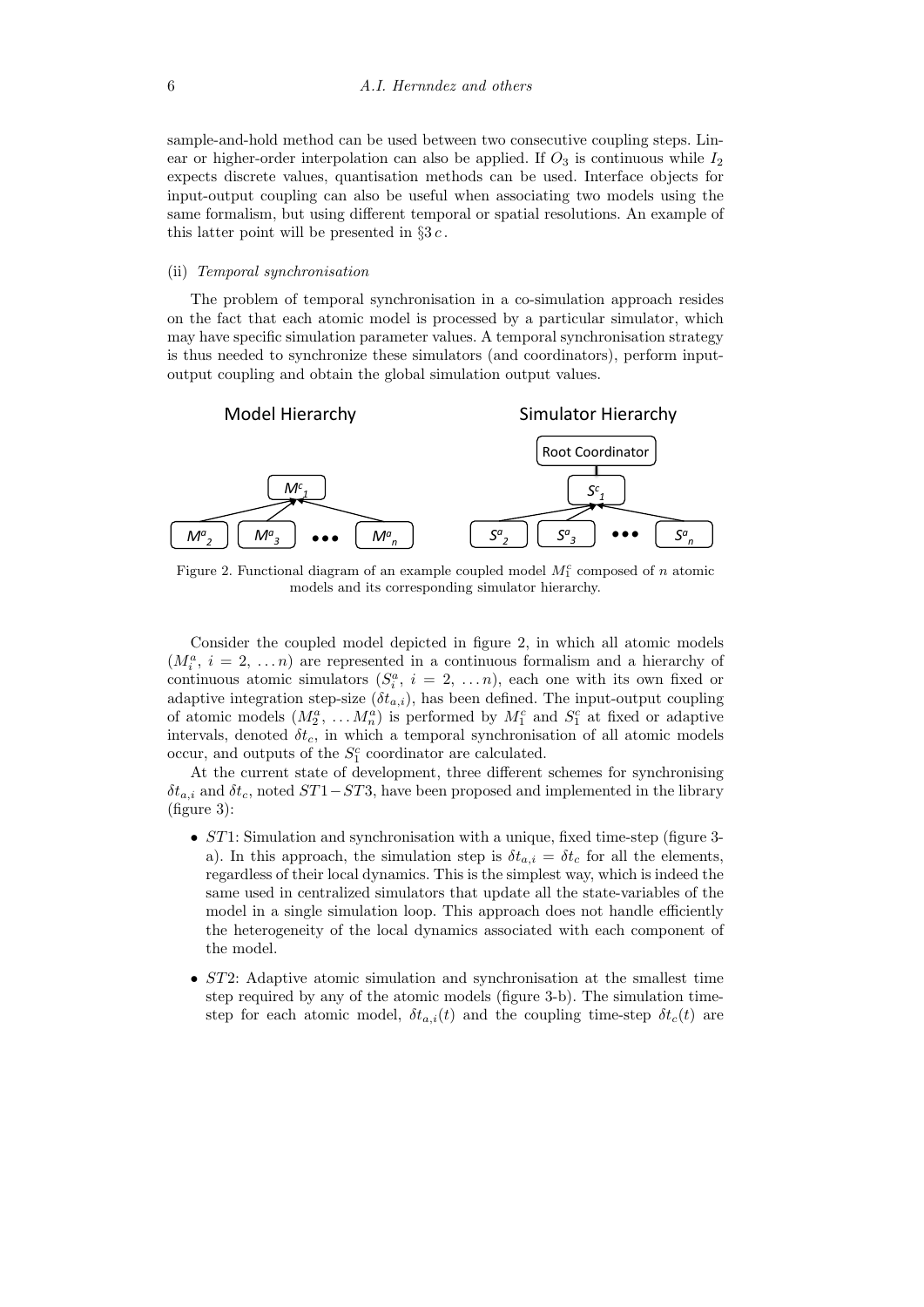adaptive, and are updated after each coupling step with  $\delta t_c(t) = \min_i [\delta t_{a,i}(t)]$ and  $\delta t_{a,i}(t) = \delta t_c(t), \forall i$ . This scheme is a completely adaptive approach, requiring minimum user interaction. However, the benefits of this method are only observed when the dynamics of atomic simulators are similar and these dynamics present significant differences through time.

• ST3: Synchronisation at a fixed time-step and atomic simulation with independent, adaptive time-steps (figure 3-c). Here, each atomic simulator  $S_i^a$ evolves with its own adaptive simulation step  $\delta t_{a,i}(t)$  and all simulators are coupled at fixed intervals  $\delta t_c$ . The objective is to exploit the different dynamics of the atomic models in order to reduce simulation time. For instance, if model  $M_2^a$  shows slower dynamics than model  $M_3^a$ ,  $\delta t_{a,2}$  will be greater than  $\delta t_{a,3}$ . This approach benefits from the heterogeneity of the dynamics in each atomic simulator, but the value of  $\delta t_c$  should be chosen carefully, with  $\delta t_c(t) \geqslant \max_i [\delta t_{a,i}(t)].$ 



Figure 3. Graphical representation of the time synchronization schemes implemented in the library, based on the example of coupled models on figure 2. a) Fixed-step method; b) Adaptive synchronisation and simulation, with the smallest atomic timestep and c) Synchronisation at a fixed time-step  $(\delta t_c)$  and atomic simulation with independent, adaptive time-steps  $\delta t_{a,i}$ .

Classical algorithms for the adaptation of the simulation time-step can be used with methods  $ST2$  and  $ST3$ . It should be noticed that, in a typical centralized method, equivalent strategies for  $ST1$  and  $ST2$  can be applied. However, implementation of ST3 is only possible using a distributed co-simulation architecture.

#### (b) Implementation aspects

M2SL is composed of two main abstract classes, 'Model' and 'Simulator', based on the definitions in equations (2.1) and (2.3), and a set of derived classes. The 'Model' class implements properties and operators that are common to all model components. The main properties include:  $i$ ) vector objects representing state variables, inputs, outputs and model parameters;  $ii)$  a specific structure to represent the formalism in which a given model is defined; *iii*) structures defining the preferred simulator and simulation parameters;  $iv)$  a pointer to the corresponding simulator object;  $v$ ) a vector of 'Model' objects (called 'components') which contains the sub-models associated with a coupled model.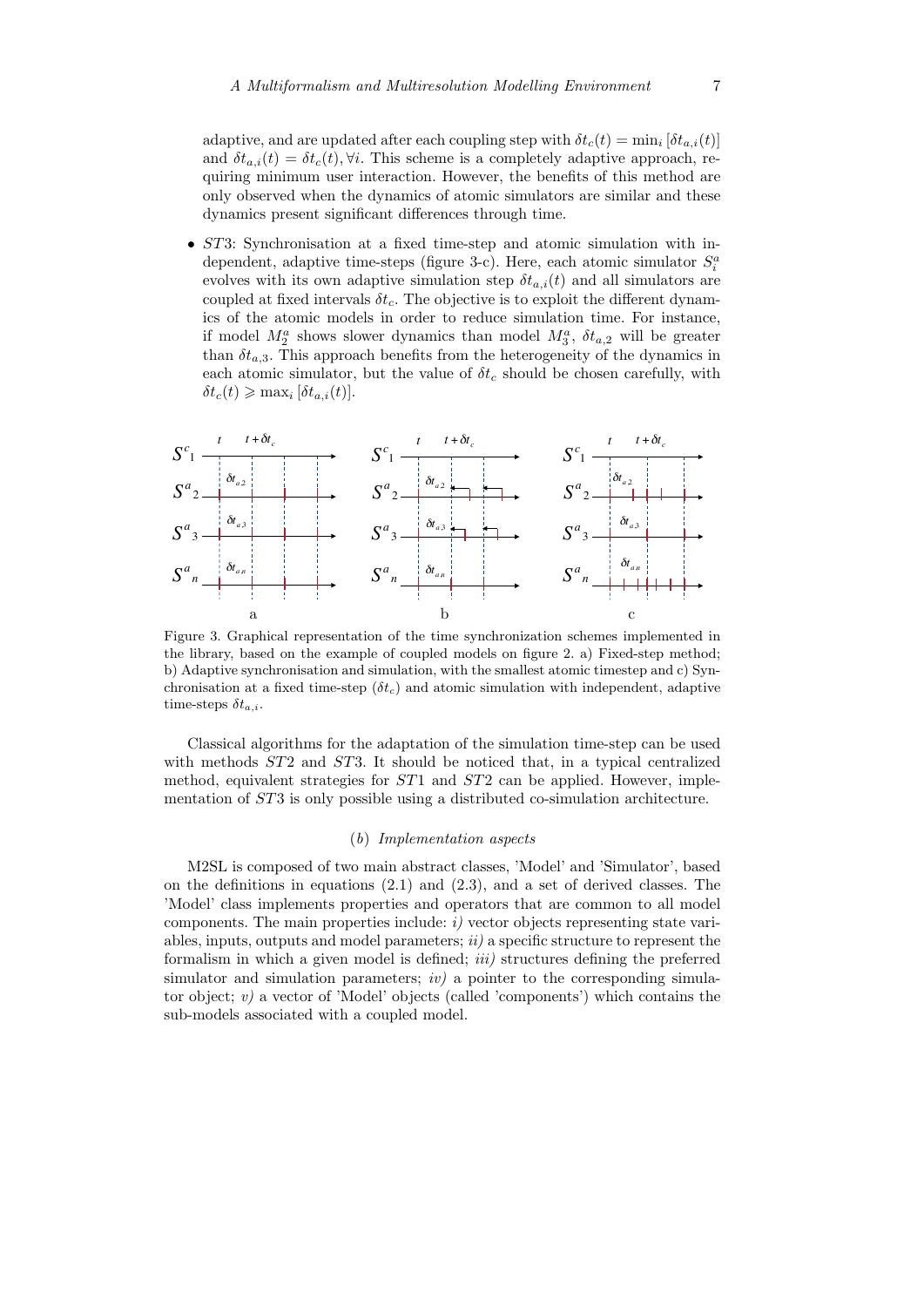The 'components' vector also allows for the differentiation between atomic or coupled models: if this vector contains no elements in an object derived from this class, it is considered as an atomic model, otherwise, it will be treated as a coupled model. The 'Model' class also includes operators to:  $i$ ) create an instance of the model, allocate storage space and create model components (constructor method);  $ii)$  initialize state variables;  $iii)$  setup internal properties before starting a simulation; iv) update state variables, read inputs, and solve algebraic equations and constraints; v) estimate the appropriate simulation time-step; vi) calculate derivatives (in the case of differential models); *vii*) calculate model outputs; *viii*) setup internal properties after the end of a simulation. In the abstract 'Model' class, these operators are either empty or containing the common functions for all model types. Creating a model under M2SL thus implies creating one class for each model component (each class inheriting directly or indirectly from the Model class), that will integrate specific functions into these generic operators (method overriding).

The 'Simulator' abstract class implements properties and operators concerning generic simulation tasks. Properties include: a pointer to the corresponding model object; a structure with the simulation parameters, corresponding to  $P_s$  in equation (2.3), a structure storing the formalisms supported by the simulator, the current simulation time, etc. This class includes operators to initialize, start or finish a simulation. It also defines abstract operators to update state variables, calculate outputs and estimate the next simulation time-step. These operators are overridden by each descendant of the 'Simulator' class and are directly linked to the corresponding operators on the 'Model' class.

Two particular classes are derived from the 'Simulator' class: the 'RootCoordinator' and the 'Coordinator'. As previously described, the 'RootCoordinator' will follow the model hierarchy, create the simulator hierarchy associating each model with an appropriate simulator, initialize simulator and model objects and perform the global simulation loop. The 'Coordinator' class applies similar tasks for coupled models. The simulation loops on these two classes will recursively apply each one of the following steps: i) estimate the next  $\delta t_{a,i}$  and its  $\delta t_c$ , according to the selected temporal synchronisation strategy,  $ii)$  update state variables,  $iii)$  calculate derivatives (for continuous atomic simulators), *iv*) calculate outputs and *v*) perform input-output coupling. Each one of these steps is applied for each simulator object in the hierarchy (and, thus, to their corresponding model objects), before proceeding to the next step.

Concerning atomic simulators, a set of classes has been developed for discrete and continuous simulators. Continuous simulators are based on the numerical functions of the GNU Scientic Library (GSL) and include all the integration methods and all the algorithms to adapt the integration step-size available in the GSL. Adding new simulators, adapted to different formalisms, for example, can be easily done by overriding the appropriate operators from the Simulator class.

A typical simulation session is thus performed by implementing the following steps:

- Create an instance of the global model, which will recursively create instances for all its components.
- Define the Root Coordinator simulation parameters, including the temporal synchronisation scheme and the total simulation time for this session.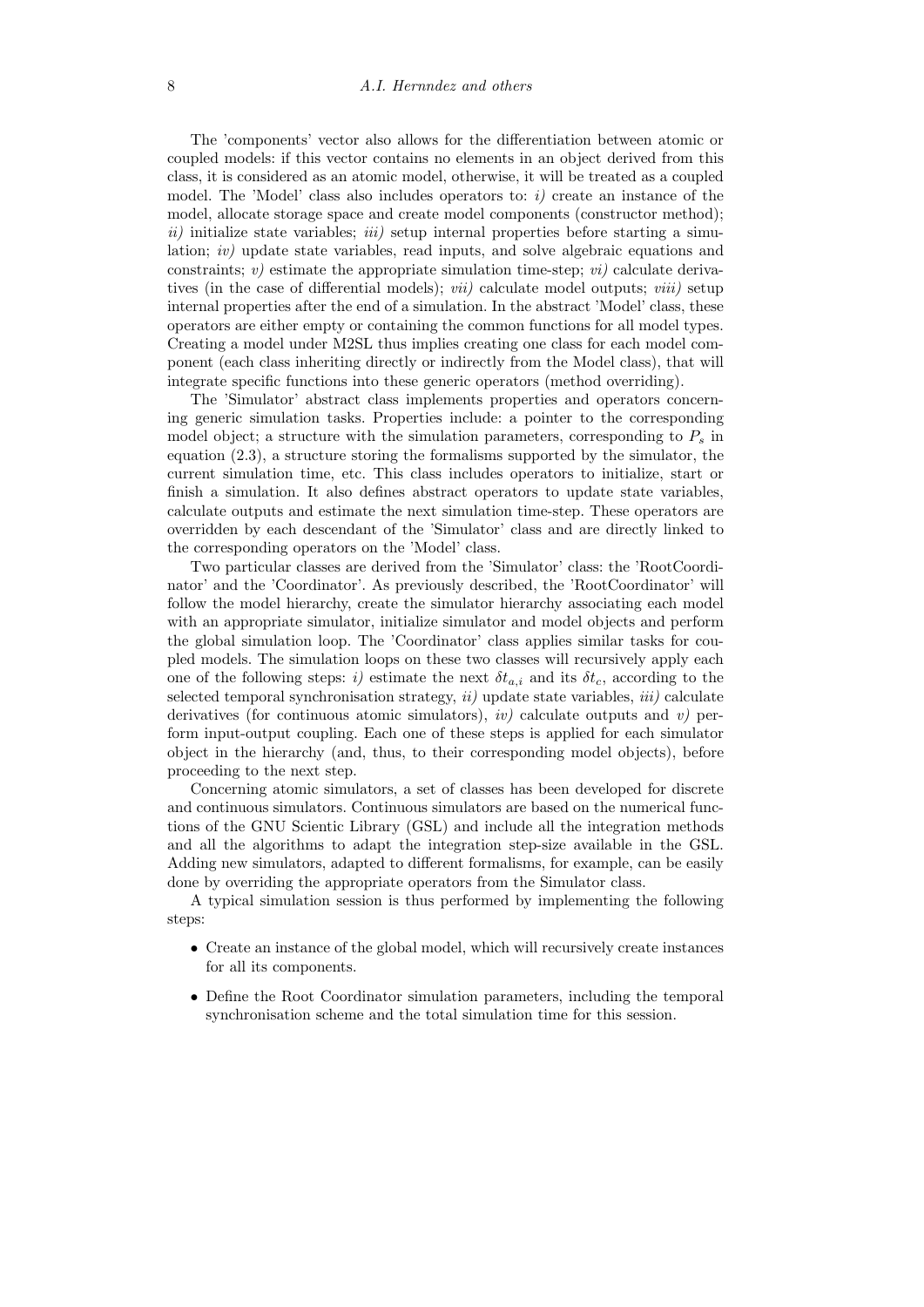- Create an instance of the Root Coordinator class, specifying the simulation parameter structure.
- Associate the model object with the Root Coordinator object. This will create the whole simulation hierarchy, as shown in figure 1.
- Send a 'Simulate' message to the Root Coordinator, which will apply the global simulation loop.

## 3. Results and discussion

This section presents a modular implementation of the Guyton 1972 model (G72), based on M2SL. This legacy model has been chosen as an example, as its implementation presents the typical difficulties encountered when trying to perform horizontal and vertical model integration. In particular, the problem of an efficient handling of the heterogeneous temporal scales of the model components, which was already mentioned by the authors in their original paper (Guyton et al., 1972), is handled in this section. For instance, in the G72 model, long-term regulatory effects of the cardiovascular activity (such as the renin-angiotensin-aldosterone system) present time constants measured in hours or days, while the short-term regulation (mainly by the baroreflex) presents time constants of the order of the second. A detailed presentation of this model can be found elsewhere (Thomas et al., 2008). Section 3 b presents simulation results with the different strategies of temporal synchronisation integrated in M2SL.

Another reason for choosing this model is that we consider it as a good starting point for the development of a 'core-modelling environment' that could be useful in the framework of the VPH, for coupling multi-resolution model components. This is one of the main objectives of the SAPHIR project (Thomas et al., 2008). Section 3 c shows an example of multi-resolution integration in which the non-pulsatile ventricles of the original G72 model are substituted with pulsatile, elastance-based models.

## (a) Implementation of the G72 model under M2SL

In order to implement the G72 model using M2SL, atomic model classes were created for each one of the 'blocks' described on the original paper. Additionally, one coupled model class (the "Guyton72" class) was defined, to create instances of all other classes, as sub-model components, and to perform input-output couplings between these components. All these classes inherit from the abstract 'Model' class. A class diagram of the implementation is presented in figure 4. Two continuous formalisms are used in the description of this model: ordinary differential equations (ODE) and algebraic equations (AE). The preferred continuous simulator defined for the 18 atomic models with  $F = ODE$ , is the fourth-order Runge-Kutta method.

Verification of our M2SL implementation of the model was carried out by repeating the simulated experiments, published in the 1972 Guyton et al. paper, and comparing the simulated results with the output from the original FORTRAN program. We obtained this reference output data from Ron J. White, who worked in Guyton's laboratory at the time.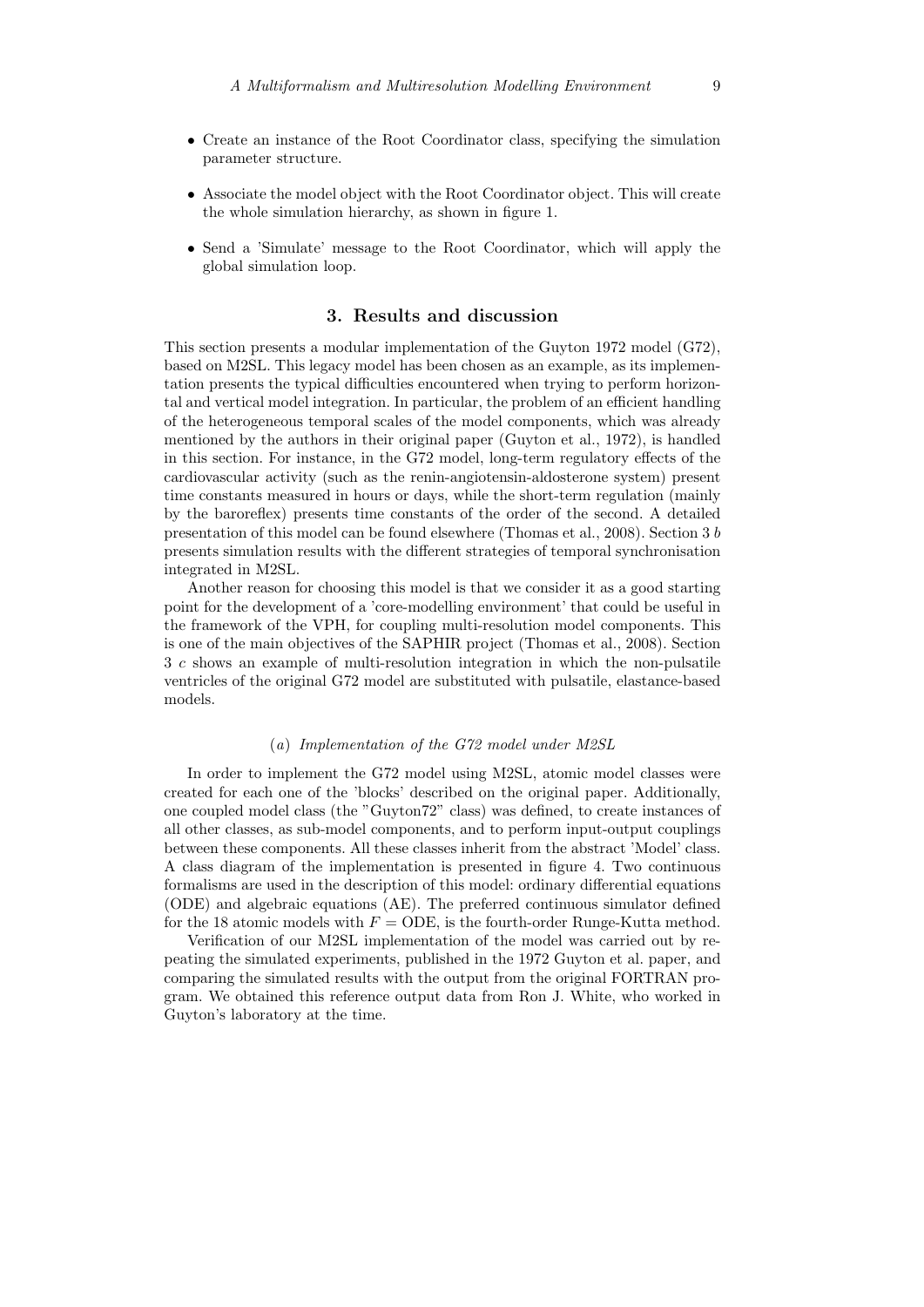

Figure 4. Simplified class diagram of the M2SL implementation for the G72 model. The class 'Guyton72' is the coupled model that links all other atomic models as components. The description formalism  $F$  of each component is also displayed: algebraic equations (AE) and ordinary differential equations (ODE).

The first experiment, which will be called benchmark 1 (BM1), is the simulation of sudden severe muscle exercise during 9 minutes. After 30 seconds, the exercise parameter (EXC) was modified to 60 times its normal value, corresponding to a whole body metabolism increase of approximately 15 times and the time constant for the local vascular response to metabolic activity (A4K) was reduced by 40. After 2 minutes, EXC was set to its normal value. At the beginning of exercise, cardiac output and muscle blood flow rose immediately. Urinary output fell to its minimum level while arterial pressure increased moderately. Muscle cell and venous PO2 decreased rapidly. Muscle metabolic activity instantaneously increased before falling considerably because of the development of a metabolic deficit in the muscles. After completing exercise, muscle metabolic activity decreased to below normal, but cardiac output, muscle blood flow, and arterial pressure remained elevated for a while as the oxygen activity returned to normal.

The second experiment (BM2) is the simulation of an atrioventricular fistula during 9 days. After 2 hours, the fistula parameter (FIS) was set to a value equal to - 0.05, which would double cardiac output; then, after 4 days, the fistula is closed (FIS  $= 0$ ). The fistula caused an instantaneous effect on cardiac output, total peripheral resistance and heart rate. Concurrently, urinary output falls to its minimum. To compensate the fistula, extracellular fluid volume and blood volume increased. As a consequence, arterial pressure, heart rate, and urinary output reached normal values after few days, while peripheral resistance and cardiac output doubled. The closing of the fistula also caused dramatic effects: the cardiac output instantaneously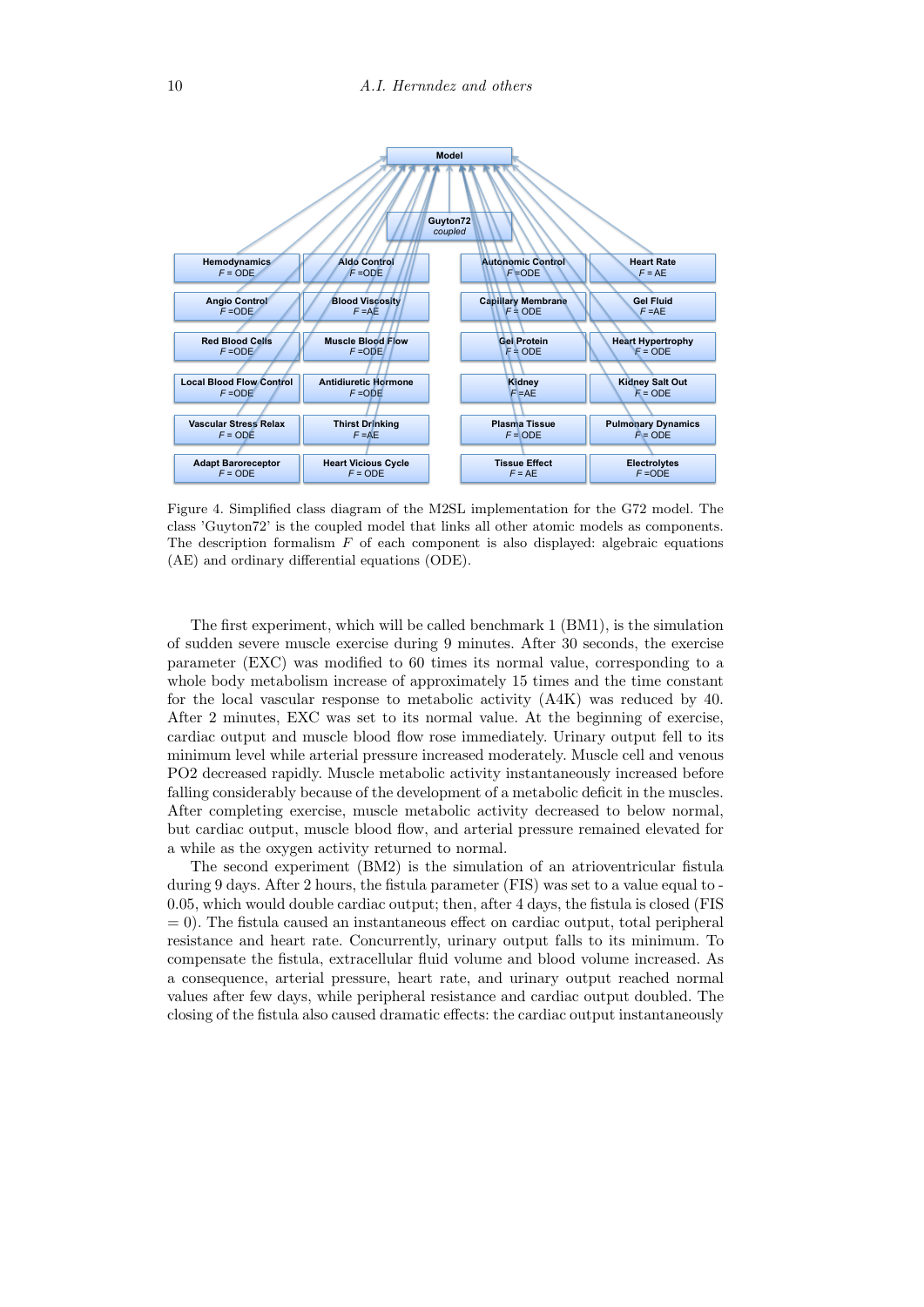

Figure 5. Comparison of M2SL simulations (black curves) with the original Guyton model (dotted curves) during BM1 (sudden severe muscle exercise). Total experiment time was 9 min. VUD (urinary output in ml/min), PVO (muscle venous oxygen pressure in mm Hg), PMO (muscle cell oxygen pressure in mm Hg), PA (mean arterial pressure in mm Hg), AUP (sympathetic stimulation in ratio to normal), QLO (cardiac output in l/min), BFM (muscle blood flow, in l/min), and MMO (rate of oxygen usage by muscle cells in ml O2/minK1)

fell and the peripheral resistance rapidly increased. The rapid increase in urinary output makes the extracellular fluid volume and the blood volume decrease to normal values. After several days, all physiological variables present almost normal values. Figures 5 and 6 show the close match between M2SL simulations and the results from the original Guyton model.

## (b) Comparison of the three different temporal synchronization strategies

In this section, we will use simulations of the M2SL G72 implementation to compare the evolution of  $\delta t_{a,i}$  for all atomic models, using the three different strategies for temporal synchronisation  $(ST1 - ST3)$ . ST1 will be used as a reference for the comparison of the computation time to perform the whole simulation and to estimate the mean-squared error (MSE) of all the output variables of the simulation, after resampling outputs from ST2 and ST3 with a spline interpolation to the same time scale on  $ST1$ . An MSE of  $10^{-3}$  was considered satisfactory. ST1 was per-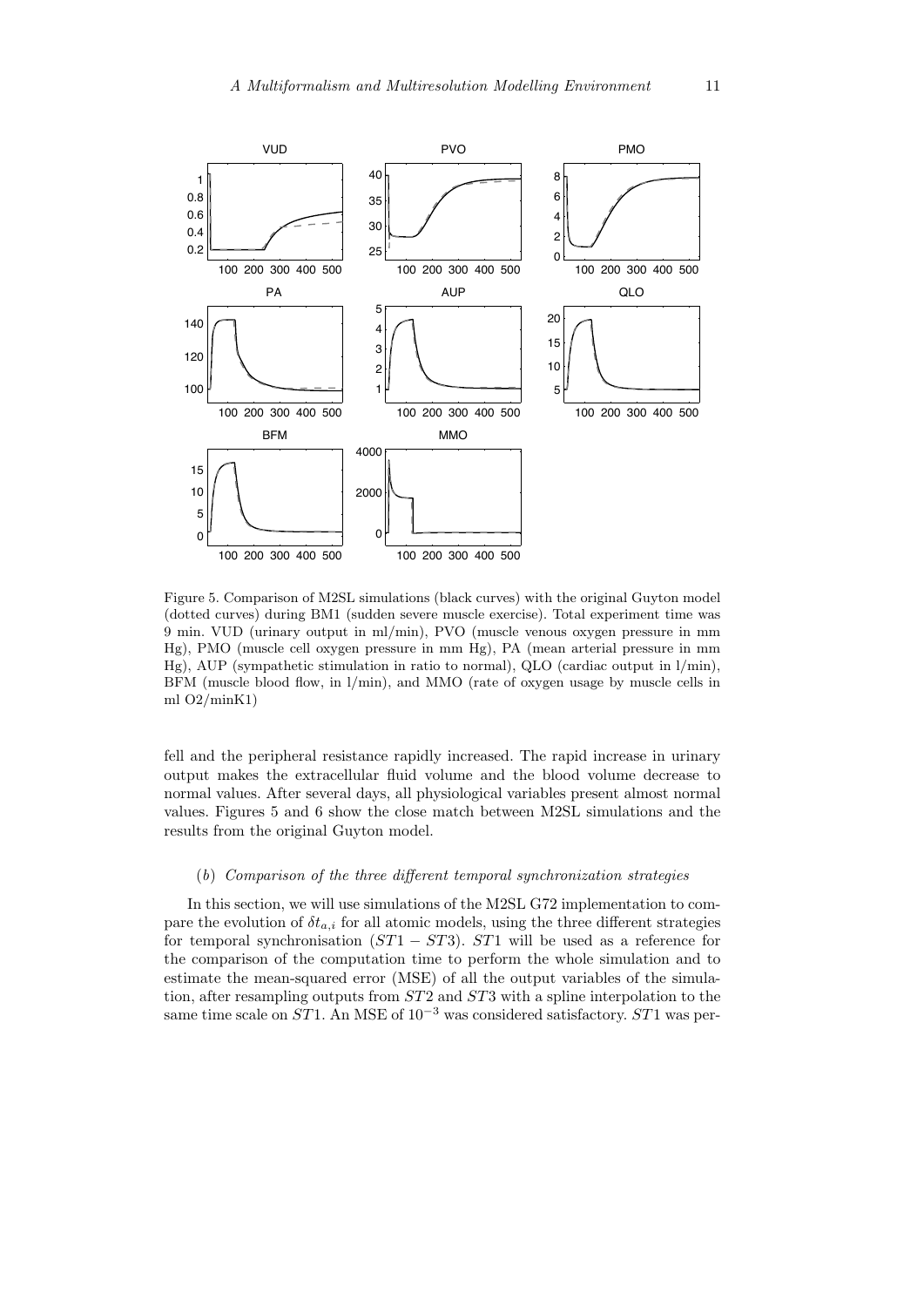

Figure 6. Comparison of M2SL simulations (black curves) with the original Guyton model (dotted curves) during BM2 (atrioventricular fistula). Total experiment time was 9 days (216 hours). VEC (extracellular fluid volume in litres), VB (blood volume in litres), AU (sympathetic stimulation ratio to normal), QLO (cardiac output in l/min), RTP (total peripheral resistance in mm Hg/l/min), PA (mean arterial pressure in mm Hg), HR (heart rate in beats/min), ANC (angiotensin concentration ratio to normal), VUD (urinary output in ml/min)

formed with  $\delta t_c = \delta t_{a,i} = 10^{-4}$  min, which was the highest value presenting a stable output. As a sub-sampling period is applied to obtain each sample of the model's output, the mean value of each  $\delta t_{a,i}(t)$  on these sub-sampling periods has been calculated. Figures 7 and 8 show these  $\delta t_{a,i}(t)$  for BM1 with time-synchronisation strategies ST2 and ST3, respectively.

For ST2, although the values of  $\delta t_c(t) = \delta t_{a,i}$ ,  $\forall i$  are always slightly higher than in strategy ST1, computation times are similar to those obtained with that method (ratio of the simulation time with  $ST2/ST1 = 1.03$ ). This is mainly due to the time consumed in estimating the smallest  $\delta t_{a,i}$  at each coupling instant. The mean-squared error obtained with this strategy, when compared to ST1 is  $2.5285 \cdot 10^{-5}$ .

Concerning ST3, the value of  $\delta t_c$  was fixed experimentally to 2.5 · 10<sup>-3</sup> min. The heterogeneous dynamics of each atomic model can be appreciated in figure 8. Simulation under this configuration was 2.26 times faster than those observed with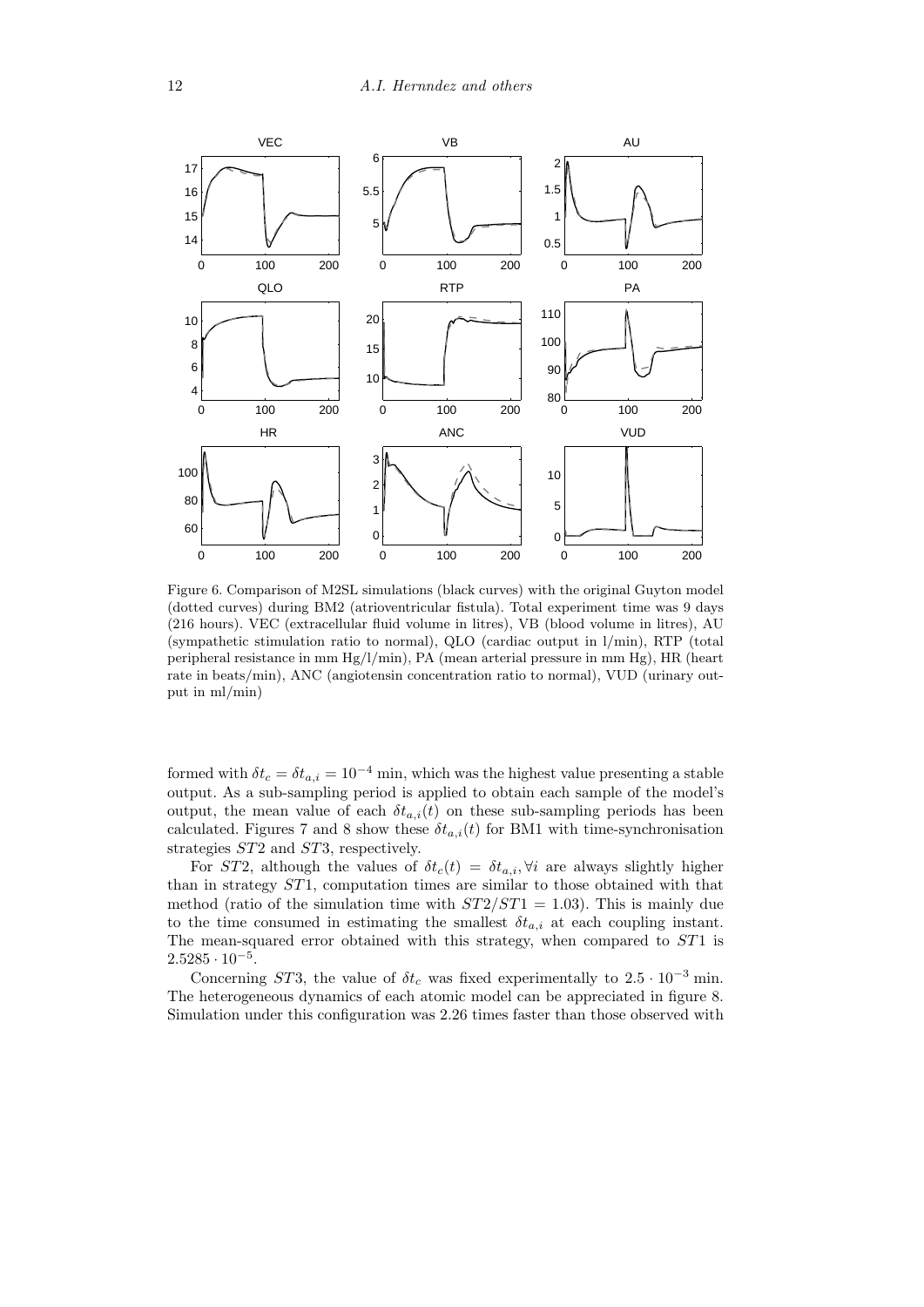ST1 and the relative mean-squared error was  $5.9385 \cdot 10^{-4}$ . The three strategies have also been applied to BM2, obtaining similar results.



Figure 7. Evolution of  $\delta t_{a,i}(t)$  (in min·10<sup>-3</sup>) for the main atomic models of the M2SL G72 implementation during the simulation of BM1, using time-synchronisation strategy ST2.



Figure 8. Evolution of  $\delta t_{a,i}$  (in min·10<sup>-3</sup>) for the main atomic models of the M2SL G72 implementation during the simulation of BM1, using time-synchronisation strategy ST3.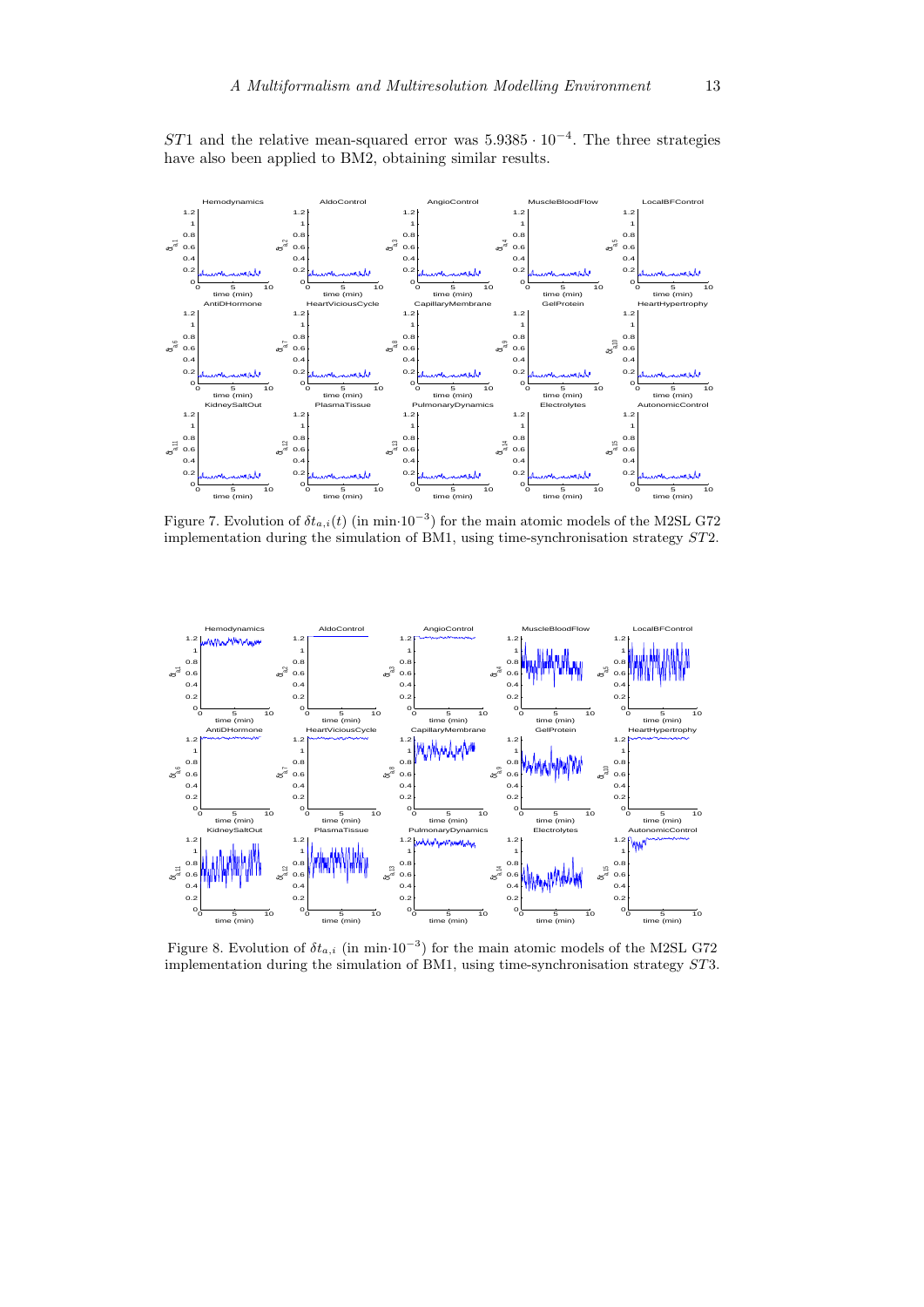### (c) Integration of a pulsatile model of the heart

This section presents an example of vertical integration in which a module of the G72 model is replaced with a more detailed version. Indeed, the G72 model is based on a mean, non-pulsatile ventricular model and thus cannot be used for a beat-tobeat analysis. The integration of a new module representing an elastance-based pulsatile ventricle is thus explored.

Left and right ventricles on the original G72 model are represented by a simple AE, giving as output the 'baseline' ventricle outflow (QLN and QRN for the left and right ventricles, respectively) for a given value of atrial pressure (PLA and PRA). The final ventricular outputs (QLO and QRO) are then computed as the product of QLN or QRN and various other parameters including the mean arterial pressure (PA), pulmonary pressure (PPA) and the autonomic effect on cardiac contractility (AUH).

In order to implement a pulsatile heart, the Guyton left heart model was substituted with a coupled model that includes two valves and a ventricle (figure 9-a). The heart valves are represented as non-ideal diodes, that correspond to modulated resistances. Each ventricle is modelled as a single time-varying elastance as poposed in previous studies (Guarini et al., 1998; Palladino and Noordergraaf, 2002). The main advantages of this approach are related to their low computational costs and the fact that they can easily be integrated into a model of the circulation. Timevarying elastances have shown a satisfying behaviour in response to physiological variations (change of position, temperature, physical activity, etc. ) (Heldt et al., 2002). In order to model the ventricular contraction, a sinusoidal expression was used.

The pulsatile left ventricle and the valves were integrated into the hemodynamic block of the G72 model by connecting PLA and PA as inputs and the mitral and aortic flows (QMI and QLO) as outputs. The ventricle elastance is also connected to the autonomic control in order to take into account the regulation of heart rate (chronotropic effect) and ventricular contraction strength (inotropic effect). The output signal of the heart rate regulation model is continuous. To obtain pulsatile blood pressure, an IPFM (Integral Pulse Frequency Modulation) model was introduced (Rompelman et al., 1977). The input of the IPFM model is the Guyton variable for autonomic stimulation of heart rate (AUR). And each emitted pulse of the IPFM generates a variation of the ventricular elastance, which depends on AUH and AUR as follows:

$$
E(t) = \begin{cases} A U H \cdot E max \cdot \sin\left(\frac{\pi \cdot ta}{T/AUR}\right) + E min & \text{if } 0 \leqslant ta \leqslant T/AUR\\ E min & \text{if } ta > T/AUR \end{cases}
$$
(3.1)

where  $ta$  is the time elapsed since the last activation pulse;  $T$  is the contraction duration, which is modulated by the heart rate; *Emin* and *Emax* are respectively the minimum and the maximum value of the elastance function. Emax is modulated by AUH, as it is an indicator of ventricular contractility.

The implementation of the pulsatile right ventricle was done in a similar way, by using the right atrial pressure (PRA) and pulmonary arterial pressure (PPA) as inputs and flows through the tricuspid and pulmonary valves (QTR and QRO), as outputs.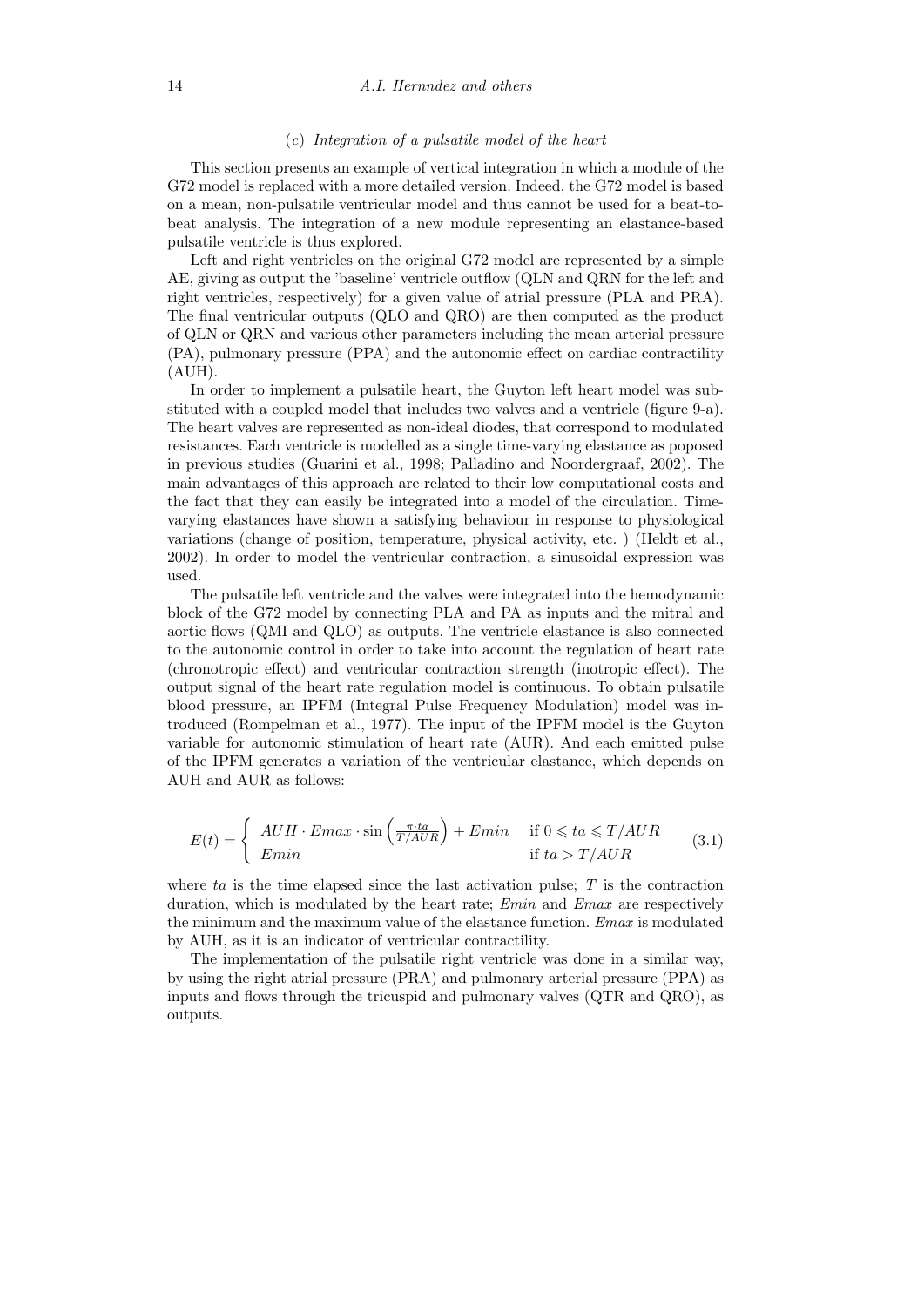

Figure 9. a) Implementation of the pulsatile left ventricle and valves. PLA(left atrial pressure), PA(arterial pressure), QLAO (ventricular inflow), QLO (ventricular outflow) b) Simulated pulsatile left ventricular pressure (black curves) and arterial pressure (grey curves) for one beat c) Simulated pulsatile right ventricular pressure (black curves) and pulmonary arterial pressure (grey curves) for one beat.

Simulations were performed in steady-state conditions and during BM1, using ST3 for temporal synchronisation. The simulated pressure in steady-state shows realistic profiles for the left and right ventricles and the systemic and pulmonary arteries (figures 9-b and c). Figure 10 shows a comparison between the M2SL simulations of the original G72 model and the model coupled with pulsatile ventricles. A close match can be observed for PMO, QLO, BFM, MMO. Although the other curves are qualitatively consistent with original data, some differences can be noted for VUD, PVO, PA and AUP. This is mainly due to the fact that the pulsatile behaviour of the cardiac model generates oscillations on the other atomic models. It is important to note that an interface object, applying a mean value, could be used for input-output coupling between the pulsatile atomic models and their neighbours. Although this would avoid the above-mentioned problem, part of the benefit of including a pulsatile model would be lost. An additional parameter estimation stage could be applied to the proposed models in order to better approach all outputs.

## 4. Discussion and Conclusions

This paper presented a multi-formalism modelling and simulation library, based on a co-simulation principle, that can be useful to perform an efficient model integration. This library provides an object-oriented environment to represent and solve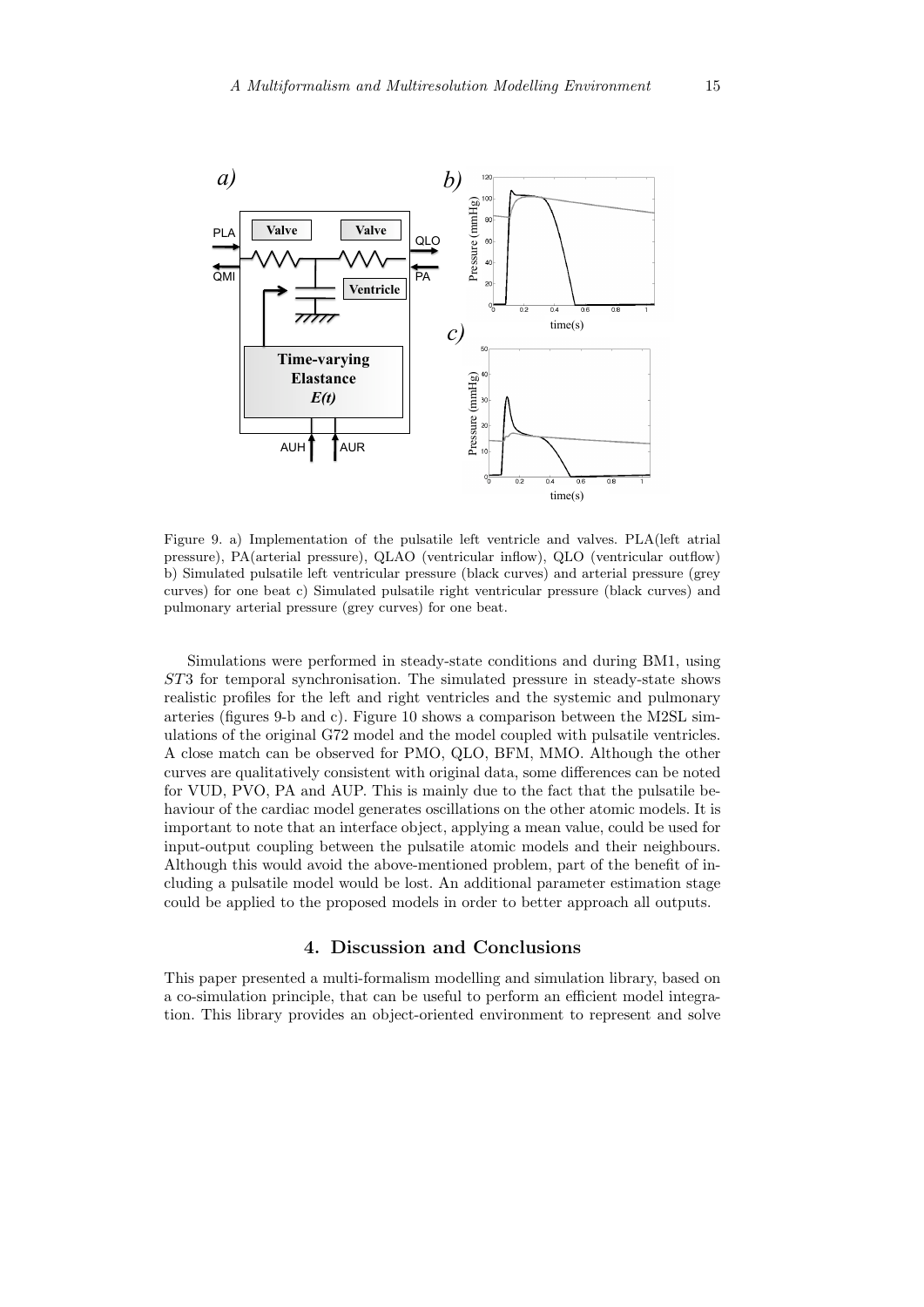

Figure 10. Comparison of M2SL simulations of Guyton model coupled with pulsatile ventricles (black curves) with the original Guyton model (dotted curves) during BM1 (sudden severe muscle exercise). Total experiment time was 9 min. VUD (urinary output in ml/min), PVO (muscle venous oxygen pressure in mm Hg), PMO (muscle cell oxygen pressure in mm Hg), PA (mean arterial pressure in mm Hg), AUP (sympathetic stimulation in ratio to normal), QLO (cardiac output in  $l/min$ ), BFM (muscle blood flow, in  $l/min$ , and MMO (rate of oxygen usage by muscle cells in ml  $O2/minK1$ )

coupled models, with components presenting different mathematical formalisms and heterogeneous dynamic properties.

The Guyton 1972 model was used as an example throughout the paper, as it presents interesting characteristics due to the modularity of its original presentation, the heterogeneity of the dynamics of each model component, and the potential to be used as a 'core model' demonstrator, allowing for multi-resolution horizontal and vertical model integration. This model was implemented on M2SL as a coupled model made up of a set of atomic models, representing the main 'blocks' proposed in the original paper. One fixed and two adaptive time-synchronisation strategies between atomic and coupled models  $(ST1 - ST3)$  have been proposed and evaluated. The two adaptive approaches are complementary in the way they can improve the efficiency of calculations. ST3 has shown to be particularly useful when the output variables used at the coupling stage are those presenting the slowest dynamics of their corresponding atomic models (or when an interface object performing a time-window mean operator is used at the interface of atomic and coupled models).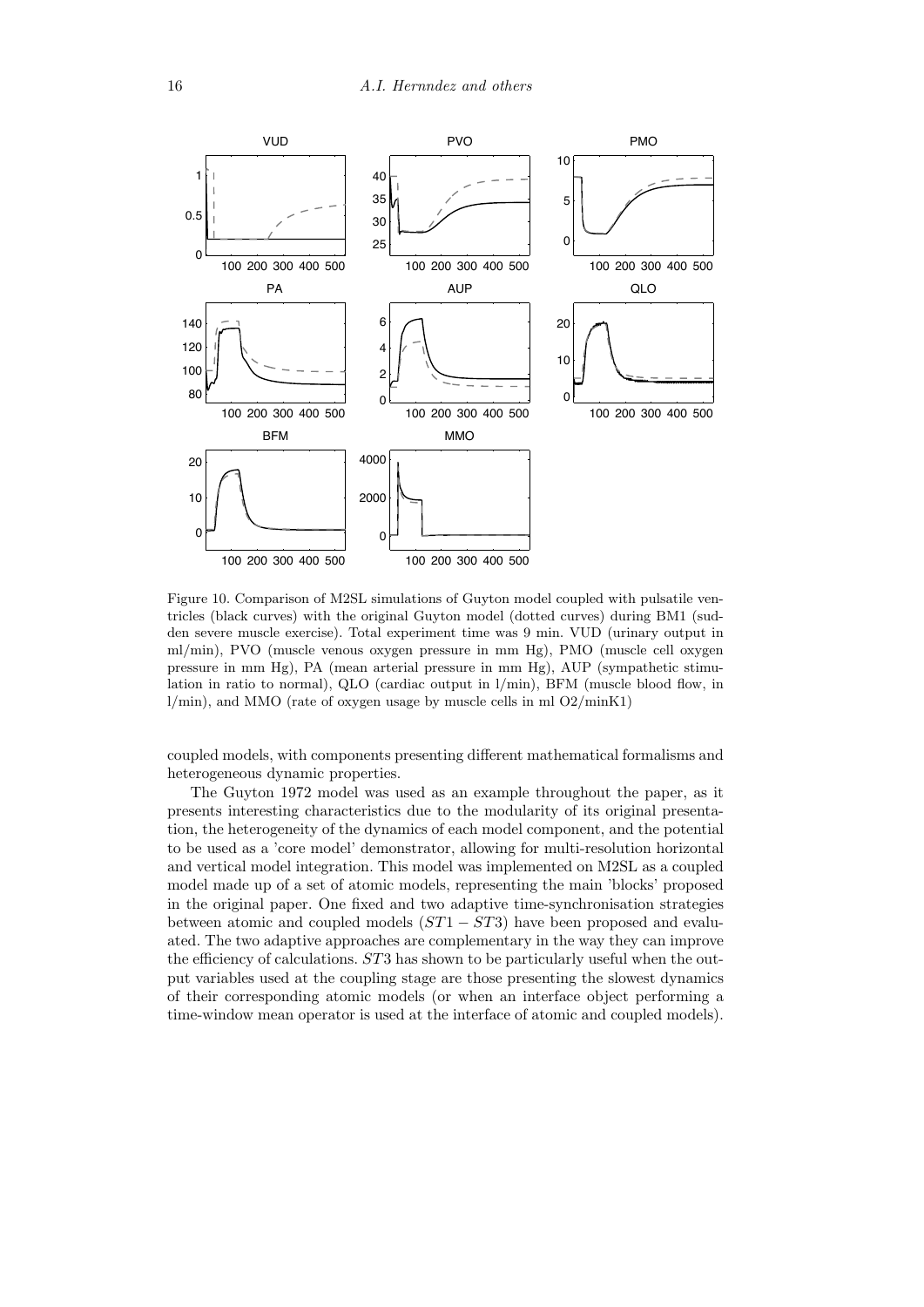Although the results on this paper have been limited to the G72 model, the M2SL library has been in use for some years and other applications, coupling discrete (automata models) and continuous (Bond-Graph, ODE and transfer function) formalisms, have been presented elsewhere (Defontaine et al., 2005; Le Rolle et al., 2005). Moreover, an API is already available to couple M2SL models with external modules, and a parameter identification method, based on evolutionary algorithms, has been developed and applied to obtain patient-specific models in different biomedical contexts (Le Rolle et al., 2008; Wendling et al., 2005).

This library is still in active development. The lack of a graphical user interface (GUI) allowing to create M2SL models and to control simulations is one of the main current limitations. In addition to these GUIs, current developments include:  $i)$  a new time synchronisation strategy, integrating an adaptive coupling time-step as a function of the input-output dynamics of atomic models;  $ii)$  a set of XSLT transforms to support XML standards for model representation and iii) an MPIcompatible version of the library.

This work was supported by the INSERM and the French National Research Agency (ANR grant ANR-06-BYOS-0007-01 - SAPHIR Project). The authors would like to thank Ron White for providing access to benchmark data.

## References

- Bassingthwaighte, J. B., Chizeck, H. J. and Atlas, L. E. 2006 Strategies and tactics in multiscale modeling of cell-to-organ systems. Proceedings of the IEEE 94, 819– 831.
- Blackett, S. A., Bullivant, D., Stevens, C. and Hunter, P. J. 2005 Open source software infrastructure for computational biology and visualization. Conf Proc IEEE Eng Med Biol Soc 6, 6079–6080.
- Defontaine, A., Hernández, A. and Carrault, G. 2005 Multi-formalism modelling of cardiac tissue. Lecture Notes in Computer Science - FIMH 2005 3504, 394–403.
- Dou, J., Xia, L., Zhang, Y., Shou, G., Wei, Q., Liu, F. and Crozier, S. 2009 Mechanical analysis of congestive heart failure caused by bundle branch block based on an electromechanical canine heart model. Phys Med Biol 54, 353–371.
- Fenner, J. W., Brook, B., Clapworthy, G., Coveney, P. V., Feipel, V., Gregersen, H., Hose, D. R., Kohl, P., Lawford, P., McCormack, K. M., Pinney, D., Thomas, S. R., Jan, S. V. S., Waters, S. and Viceconti, M. 2008 The europhysiome, step and a roadmap for the virtual physiological human. Philos Transact A Math Phys Eng Sci 366, 2979–2999.
- Fenton, F. H., Cherry, E. M., Karma, A. and Rappel, W.-J. 2005 Modeling wave propagation in realistic heart geometries using the phase-field method. Chaos 15, 13502.
- Guarini, M., Urzua, J. and Cipriano, A. 1998 Estimation of cardiac function from computer analysis of the arterial pressure waveform. IEEE Transactions on Biomedical Engineering 45, 1420–8.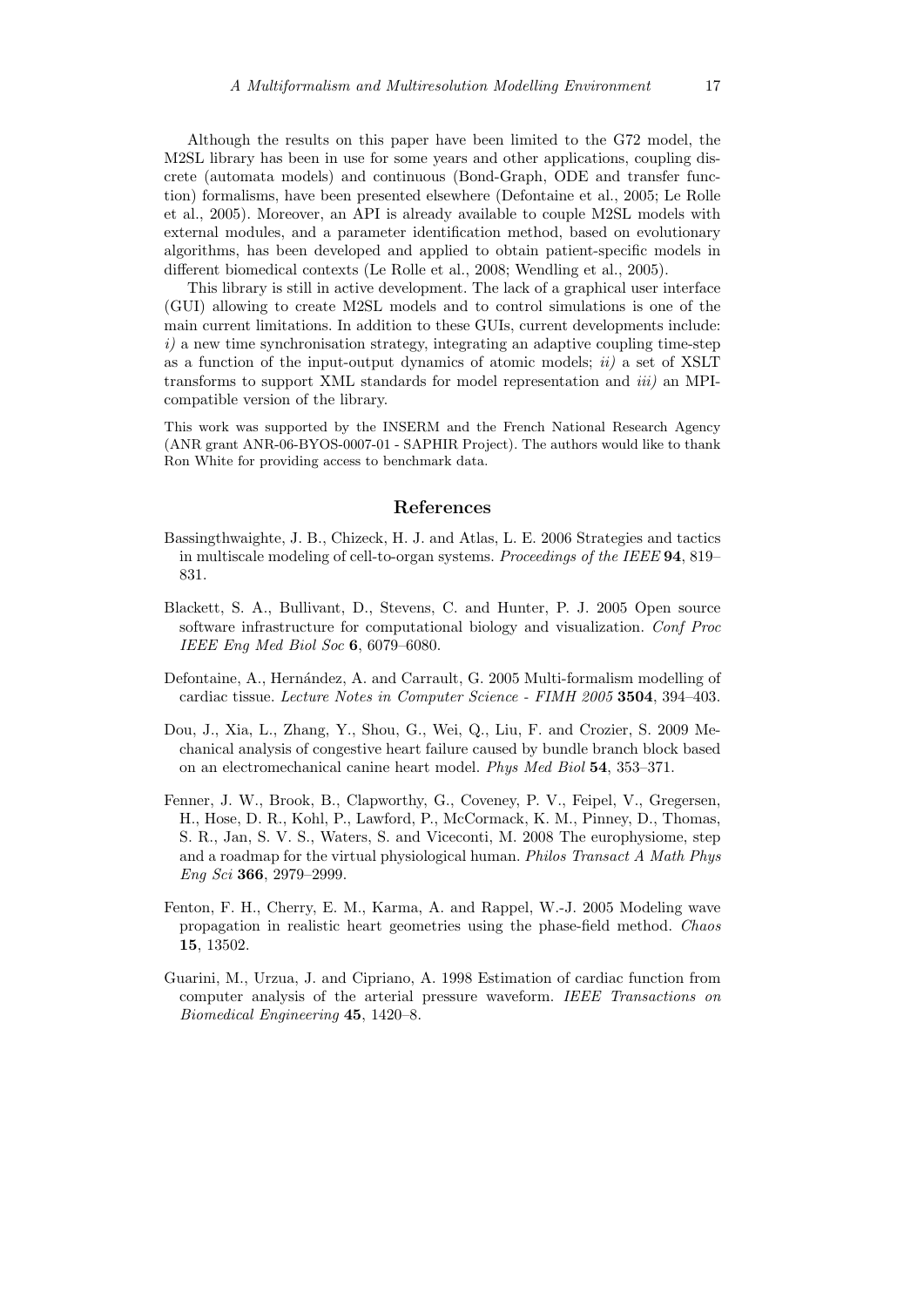- Guyton, A., Coleman, T. and Granger, H. 1972 Circulation: overall regulation. Annu Rev Physiol 34, 13–46.
- Guyton, A. and Hall, J. 1995 Nervous Regulation of the Circulation, and Rapid Control of Arterial Pressure. Textbook of Medical Physiology. New York: Saunders Co.
- Heldt, T., Shim, E., Kamm, R. and Mark, R. 2002 Computational modelling of cardiovascular response to orthostatic stress. J Appl Physiol  $92$ , 1239 – 1254.
- Hetherington, J., Bogle, I., Saffrey, P., Margoninski, O., Li, L., Rey, M. V., Yamaji, S., Baigent, S., Ashmore, J., Page, K., Seymour, R., Finkelstein, A. and Warner, A. 2007 Addressing the challenges of multiscale model management in systems biology. Computers & Chemical Engineering 31, 962–979.
- Hunter, P. J. 2004 The IUPS Physiome Project: a framework for computational physiology. Prog Biophys Mol Biol 85, 551–69.
- Kerckhoffs, R. C., Neal, M. L., Gu, Q., Bassingthwaighte, J. B., Omens, J. H. and McCulloch, A. D. 2007 Coupling of a 3d finite element model of cardiac ventricular mechanics to lumped systems models of the systemic and pulmonic circulation. Ann Biomed Eng 35, 1–18.
- Kofman, E. 2004 Discrete event simulation of hybrid systems. SIAM Journal on Scientific Computing 25, 1771–1797.
- Lara, J. D. and Vangheluwe, H. 2002 ATOM 3: A Tool for Multi-Formalism Modelling and Meta-Modelling. In Fundamental Approaches to Software Engineering. pp 174-188. Springer
- Le Rolle, V., Hernndez, A. I., Richard, P. Y., Buisson, J. and Carrault, G. 2005 A bond graph model of the cardiovascular system. Acta Biotheor 53, 295–312.
- Le Rolle, V., Hernndez, A. I., Richard, P.-Y., Donal, E. and Carrault, G. 2008 Model-based analysis of myocardial strain data acquired by tissue doppler imaging. Artif Intell Med 44, 201–219.
- Loew, L. M. and Schaff, J. C. 2001 The virtual cell: a software environment for computational cell biology. Trends in Biotechnology 19, 401 – 406.
- McCulloch, A. D. and Huber, G. 2002 Integrative biological modelling. In 'In silico' simulation of biological processes, pp. 4–19. Wiley.
- Nickerson, D., Niederer, S., Stevens, C., Nash, M. and Hunter, P. 2006 A computational model of cardiac electromechanics. Conf Proc IEEE Eng Med Biol Soc 1, 5311–5314.
- Noble, D. 2004 Modeling the heart. Physiology (Bethesda) 19, 191–197.
- Palladino, J. and Noordergraaf, A. 2002 A paradigm for quantifying ventricular contraction. Cell. Mole. Biol. 7, 331–335.
- Raymond, G., Butterworth, E. and Bassingthwaighte, J. 2003 Jsim: Free software package for teaching physiological modeling and research. Exper Biol 280, 102.